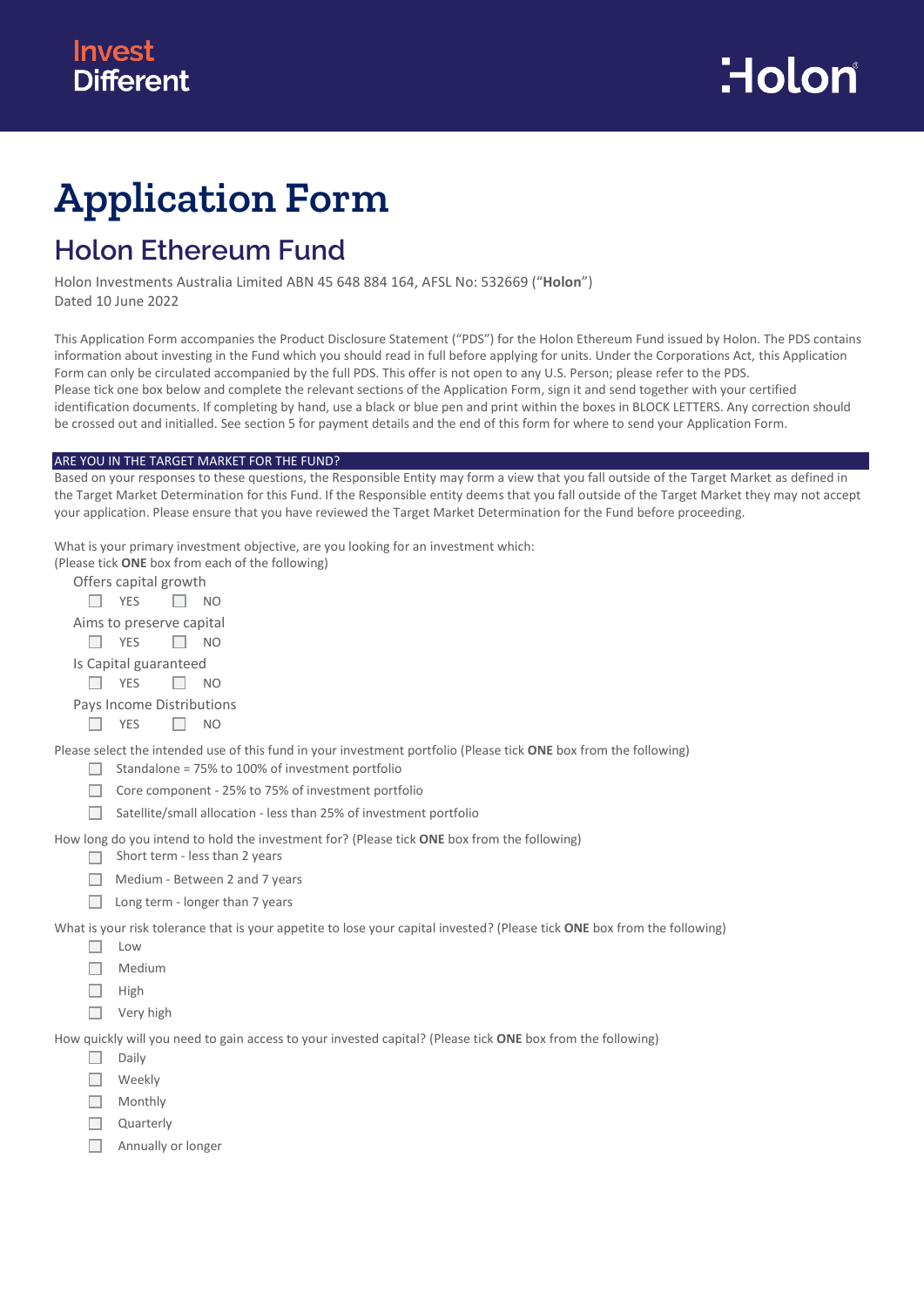| <b>INVESTOR TYPE</b>                                  | <b>COMPLETE SECTIONS</b> | <b>PAGES</b>     |
|-------------------------------------------------------|--------------------------|------------------|
| Individual/Joint Investors/Sole Trader                | Sections 1, 5 - 10*      | ii, x-xix        |
| $\Box$ Company                                        | Sections 2, $5 - 10*$    | ii-v, ix-xix     |
| $\Box$ Trust/Superannuation Fund – Individual Trustee | Sections 3 - 10*         | vi-viii, ix-xix  |
| Trust/Superannuation Fund - Corporate Trustee         | Sections 2, 3, 5 - 10*   | iii-viii, ix-xix |

If none of the above categories are applicable (e.g. associations or partnerships), please contact us for assistance on telephone on 1300 737 760 or by email at **holon@boardroomlimited.com.au** 

. **If investing with an authorised representative, agent or financial adviser:** Please ensure that they and you complete section 6 or 8 as applies. **If you have a financial adviser:** You do not need to provide copies of your certified identification forms with your Application Form if this information has been provided to your financial adviser and they have retained copies and elected to make them available on request in section 6**.**

\*Section 10 is the Tax Status Declaration (including the Foreign Account Tax Compliance Act (FATCA) and Common

Reporting Standard (CRS) - Self Certification) which information we are required to collect; please complete the relevant tax section: 1. Individuals - Tax Status

2. Entities - Foreign Tax Status

#### CERTIFYING A COPY OF AN ORIGINAL DOCUMENT

All documents must be provided in a certified copy format – in other words, a copy of the document that has been certified by an eligible certifier. A 'certified extract' means an extract that has been certified as a true copy of some of the information contained in a complete original document by one of the persons described below.

#### **People who can certify documents or extracts are:**

- 1. A lawyer, being a person who is enrolled on the roll of the Supreme Court of a State or Territory, or the High Court of Australia, as a legal practitioner (however described) or a Justice of the Peace.
- 2. A magistrate, a chief executive officer of a Commonwealth court or a judge, registrar or deputy registrar of a court.
- 3. A notary public (for the purposes of the Statutory Declaration Regulations1993).
- 4. An agent of the Australian Postal Corporation (APC) who is in charge of, or a permanent employee of theAPC with 2 or more years of continuous service who is employed in an office supplying postal services to the public.
- 5. A police officer or an Australian consular officer or an Australian diplomatic officer (under the Consular Fees Act 1955).
- 6. An officer with 2 or more continuous years of service with one or more financial institutions (under the Statutory Declaration Regulations 1993) or a finance company officer with 2 or more continuous years of service with one or more financial companies (under the Statutory Declaration Regulations 1993).
- 7. An officer with, or authorised representative of, a holder of an Australian Financial Services Licence, having 2 or more continuous years of service with one or more licensees.
- 8. A member of the Institute of Chartered Accountants in Australia, CPA Australia or the National Institute of Accountants with 2 or more years of continuous membership

#### 1. INDIVIDUAL/JOINT INVESTORS/SOLE TRADER - DETAILS

Complete this section if the Investor is investing in their own names, including as a sole trader.

#### **INVESTOR 1**

| Title                              |       | Date of Birth                         |                                                                                                                                    |
|------------------------------------|-------|---------------------------------------|------------------------------------------------------------------------------------------------------------------------------------|
|                                    |       |                                       |                                                                                                                                    |
| <b>Given Names</b>                 |       | Surname                               |                                                                                                                                    |
|                                    |       |                                       |                                                                                                                                    |
| Tax File Number or Exemption Code  |       | Country of Residence for Tax Purposes |                                                                                                                                    |
|                                    |       |                                       |                                                                                                                                    |
| Occupation                         |       |                                       |                                                                                                                                    |
|                                    |       |                                       |                                                                                                                                    |
| Residential Address (not a PO Box) |       |                                       |                                                                                                                                    |
|                                    |       |                                       |                                                                                                                                    |
| Suburb                             | State | Postcode                              | Country                                                                                                                            |
|                                    |       |                                       |                                                                                                                                    |
| Mobile Number                      |       | Telephone                             |                                                                                                                                    |
|                                    |       |                                       |                                                                                                                                    |
| Email                              |       |                                       |                                                                                                                                    |
|                                    |       |                                       |                                                                                                                                    |
|                                    |       |                                       | Investors are encouraged to provide their email address so that they can receive a copy of the relevant reports. Reports will only |

*Investors are encouraged to provide their email address so that they can receive a copy of the relevant reports. Reports will only be sent by email.*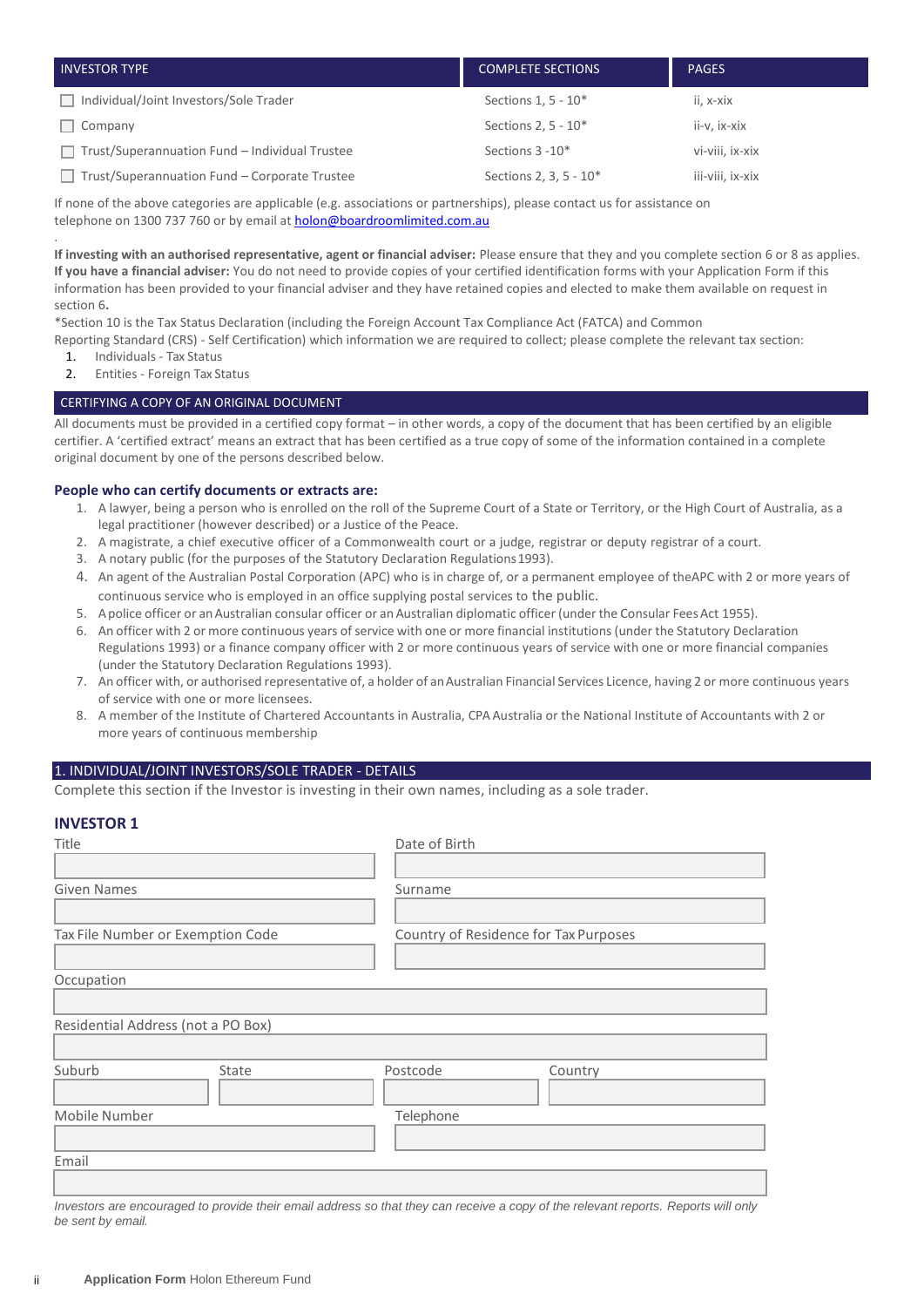## **INVESTOR 2 (only applicable for Joint Investors)**

| Title                                                                                                                                                                                       |       | Date of Birth                                                                                       |                                       |  |
|---------------------------------------------------------------------------------------------------------------------------------------------------------------------------------------------|-------|-----------------------------------------------------------------------------------------------------|---------------------------------------|--|
| Given Names                                                                                                                                                                                 |       | Surname                                                                                             |                                       |  |
| Tax File Number or Exemption Code                                                                                                                                                           |       |                                                                                                     | Country of Residence for Tax Purposes |  |
| Occupation                                                                                                                                                                                  |       |                                                                                                     |                                       |  |
| Residential Address (not a PO Box)                                                                                                                                                          |       |                                                                                                     |                                       |  |
| Suburb                                                                                                                                                                                      | State | Postcode                                                                                            | Country                               |  |
| Mobile Number                                                                                                                                                                               |       | Telephone                                                                                           |                                       |  |
|                                                                                                                                                                                             |       | If there are more than two individuals, please provide details and attach to this Application Form. |                                       |  |
| SIGNING AUTHORITY (for applications with two or more individuals) Any one investor to sign; or<br>All investors to sign<br>If no selection is made, all investors will be required to sign. |       |                                                                                                     |                                       |  |
| Full Business Name (if any)                                                                                                                                                                 |       | ADDITIONAL INFORMATION FOR SOLE TRADER (only if applying as a Sole Trader)                          |                                       |  |

| $\frac{1}{2}$ . Sin $\frac{1}{2}$ sections in the section of $\frac{1}{2}$ |                                          |                                                                                                 |         |  |
|----------------------------------------------------------------------------|------------------------------------------|-------------------------------------------------------------------------------------------------|---------|--|
|                                                                            |                                          |                                                                                                 |         |  |
|                                                                            | Australian Business Number (if obtained) |                                                                                                 |         |  |
|                                                                            |                                          |                                                                                                 |         |  |
|                                                                            |                                          | Address of Principal Place of Business (not a PO Box). If residential address, mark 'As Above'. |         |  |
| Suburb                                                                     | State                                    | Postcode                                                                                        | Country |  |
|                                                                            |                                          |                                                                                                 |         |  |
|                                                                            |                                          |                                                                                                 |         |  |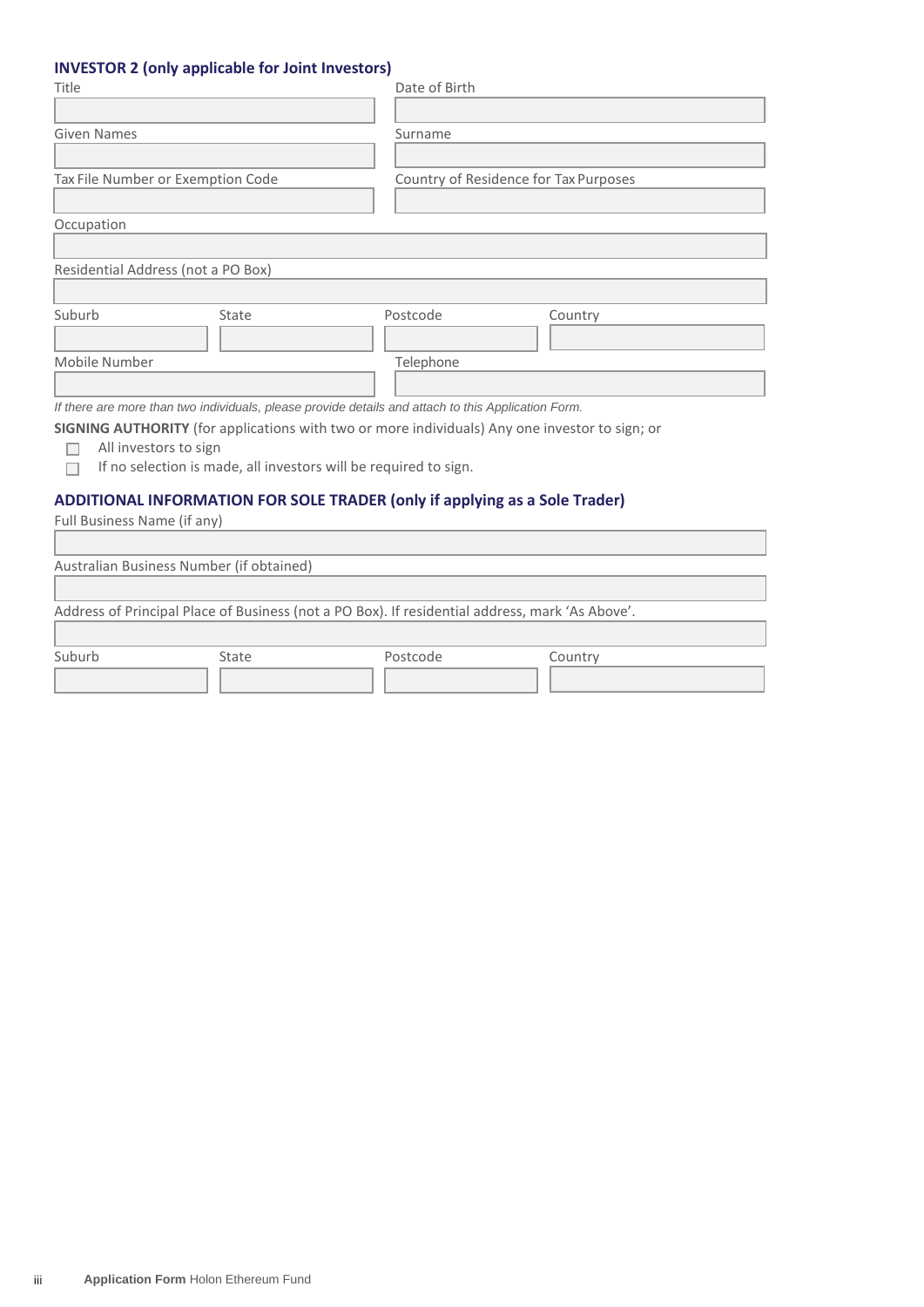## 2. COMPANY (INCLUDING CORPORATE TRUSTEE) – DETAILS

Complete this section if the Investor is investing for, or on behalf of, a company (including as the corporate trustee for a trust/superannuation fund).

| Country of Residence for Tax                                                                          |  |  |  |  |
|-------------------------------------------------------------------------------------------------------|--|--|--|--|
|                                                                                                       |  |  |  |  |
| ACN/ABN (if registered in Australia)                                                                  |  |  |  |  |
|                                                                                                       |  |  |  |  |
| Principal business activity                                                                           |  |  |  |  |
|                                                                                                       |  |  |  |  |
| Name of Regulator (if licensed by an Australian Commonwealth, State or Territory statutory regulator) |  |  |  |  |
|                                                                                                       |  |  |  |  |

## **DETAILS OF TWO DIRECTORS**

| Director 1 - Full Name                                  |                                                                                                            | Date of Birth                                                                                                                       |                                                                                                                                 |  |
|---------------------------------------------------------|------------------------------------------------------------------------------------------------------------|-------------------------------------------------------------------------------------------------------------------------------------|---------------------------------------------------------------------------------------------------------------------------------|--|
| Director 2 - Full Name (if not a Sole Director Company) |                                                                                                            | Date of Birth                                                                                                                       |                                                                                                                                 |  |
|                                                         | Registered Business Address in Australia or in Country of Formation                                        |                                                                                                                                     |                                                                                                                                 |  |
| Suburb                                                  | State                                                                                                      | Postcode                                                                                                                            | Country                                                                                                                         |  |
|                                                         | Principal Place of Business (not a PO Box address)                                                         |                                                                                                                                     |                                                                                                                                 |  |
| Suburb                                                  | State                                                                                                      | Postcode                                                                                                                            | Country                                                                                                                         |  |
| $\Box$<br>$\Box$                                        | Proprietary Company<br>Private/Proprietary Company<br>$\Box$<br>Name of Relevant Foreign Registration Body | <b>Public Company</b><br>If a Foreign Company, registration status with the relevant foreign registration body.<br>Public Company □ | Other - please specify<br>Foreign Company Identification Number                                                                 |  |
| Is the Company listed?                                  |                                                                                                            |                                                                                                                                     |                                                                                                                                 |  |
| □ No □ Yes - Name of Market/Stock Exchange              |                                                                                                            |                                                                                                                                     |                                                                                                                                 |  |
| Director 1 - Full Name                                  |                                                                                                            | foreign registration body, please list the name of each director of the company.                                                    | If the company is registered as a proprietary company by ASIC or is a private company registered by a<br>Director 4 - Full Name |  |
| Director 2 - Full Name                                  |                                                                                                            |                                                                                                                                     | Director 5 - Full Name                                                                                                          |  |
| Director 3 - Full Name                                  |                                                                                                            |                                                                                                                                     | Director 6 - Full Name                                                                                                          |  |

*If there are more than six directors, please provide full names separately and attach to this Application.*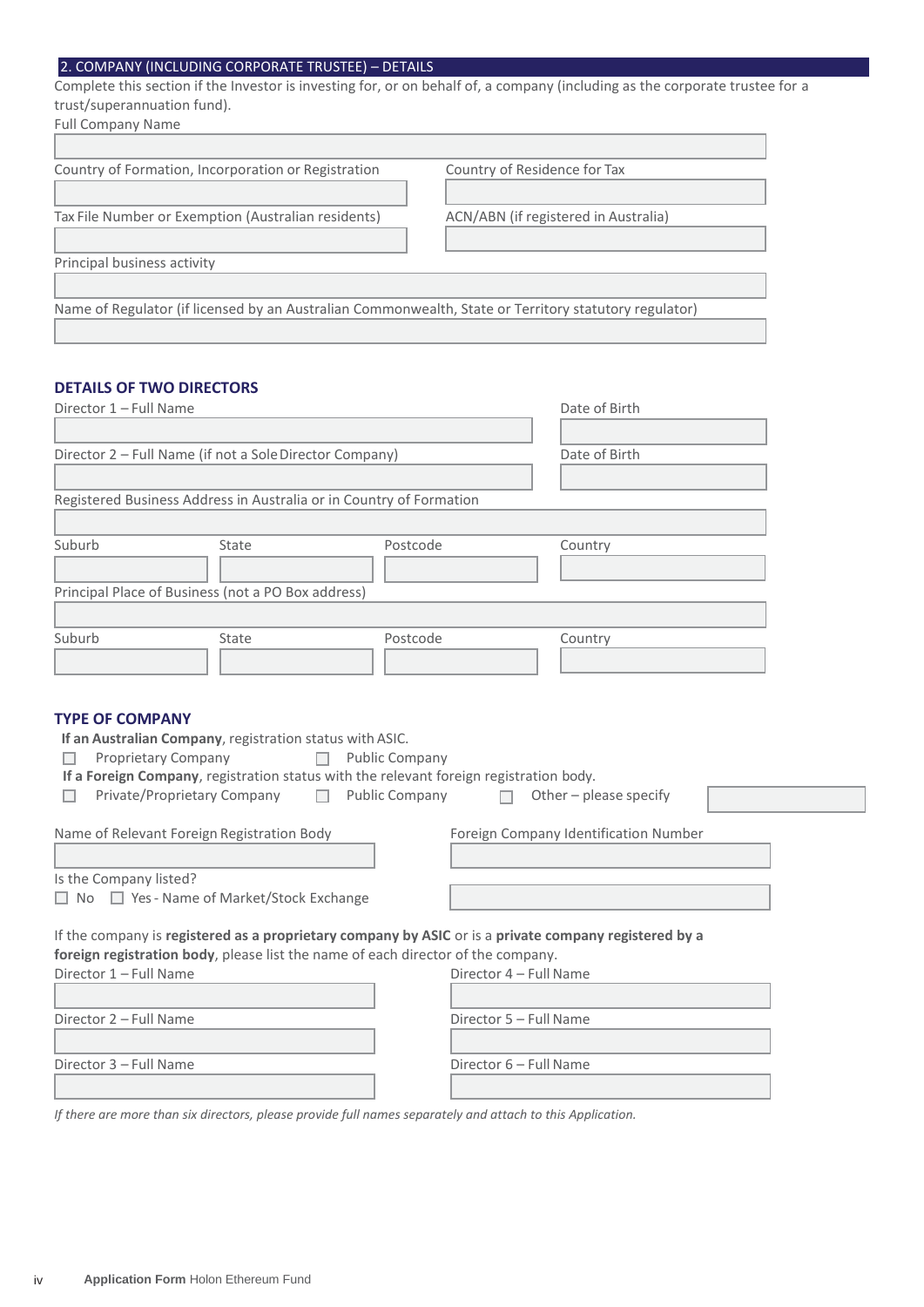If the company is an Australian proprietary or an unregulated foreign company, please provide details for each Beneficial Owner having more than 25 per cent of the company's issued share capital.

## **BENEFICIAL OWNER 1**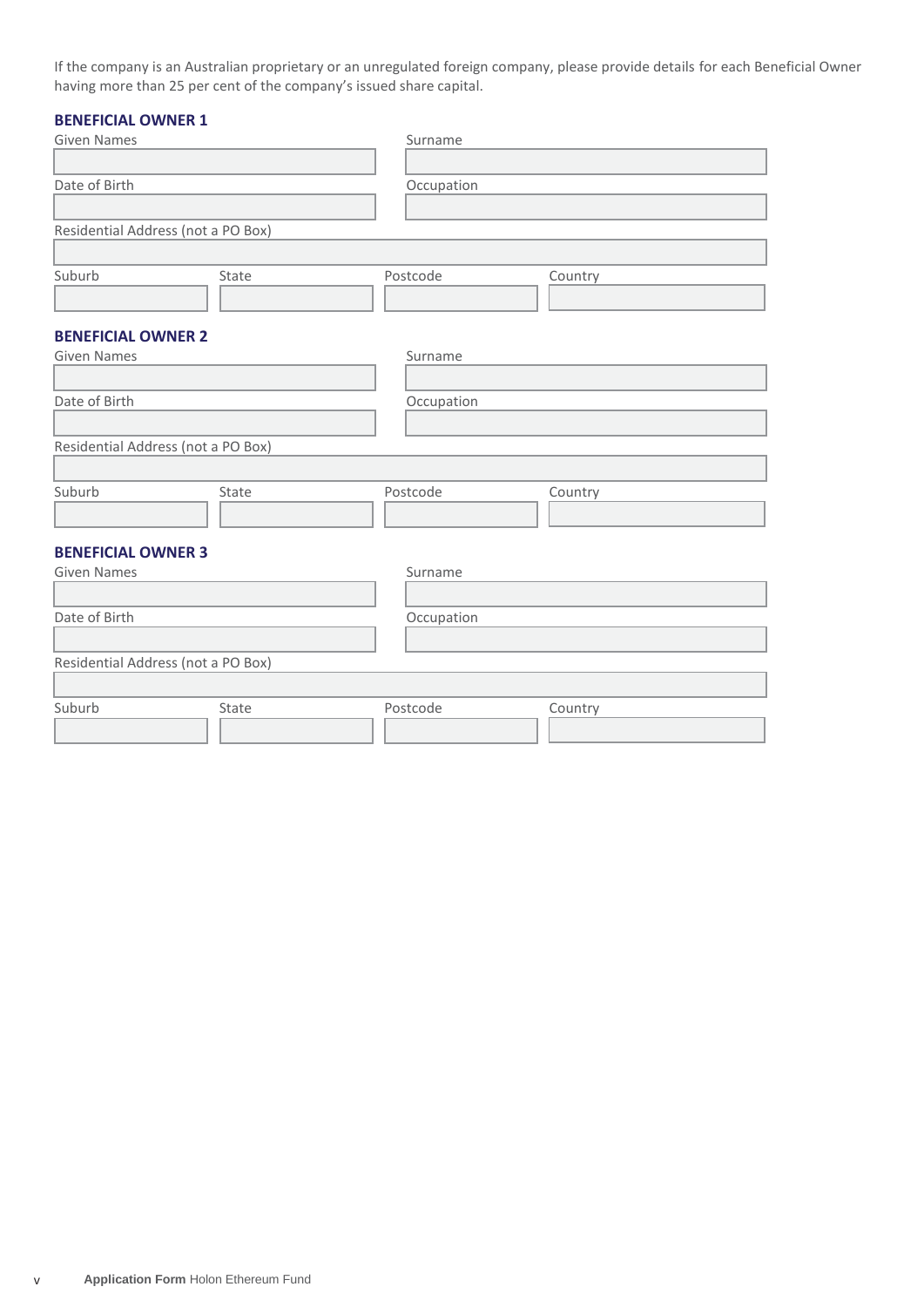## **INDIVIDUALS CONTROLLING THE COMPANY**

If there are no individuals who meet the above requirements as beneficial owners, provide the names of the individuals who directly or indirectly control\* the company.

*\* Control includes exercising control through the capacity to determine decisions about financial or operating policies; or by means of trusts, agreements, arrangements, understanding & practices; voting rights of 25% or more; or power of veto. If no person can be identified as this, then the most senior managing official/s of the company (such as the managing director or directors who are authorised to sign on the company's behalf) should complete the below information.*

#### **OTHER BENEFICIAL OWNER 1**

| <b>Given Names</b>                 |            | Surname   |                                  |
|------------------------------------|------------|-----------|----------------------------------|
|                                    |            |           |                                  |
| Date of Birth                      | Occupation |           | Role (such as Managing Director) |
|                                    |            |           |                                  |
| Residential Address (not a PO Box) |            |           |                                  |
|                                    |            |           |                                  |
| Suburb                             | State      | Postcode  | Country                          |
|                                    |            |           |                                  |
| <b>OTHER BENEFICIAL OWNER 2</b>    |            |           |                                  |
| <b>Given Names</b>                 |            | Surname   |                                  |
|                                    |            |           |                                  |
| Date of Birth                      | Occupation |           | Role (such as Managing Director) |
|                                    |            |           |                                  |
| Residential Address (not a PO Box) |            |           |                                  |
|                                    |            |           |                                  |
| Suburb                             | State      | Postcode  | Country                          |
|                                    |            |           |                                  |
|                                    |            |           |                                  |
| <b>OTHER BENEFICIAL OWNER 3</b>    |            |           |                                  |
| <b>Given Names</b>                 |            | Surname   |                                  |
|                                    |            |           |                                  |
| Date of Birth                      | Occupation |           | Role (such as Managing Director) |
|                                    |            |           |                                  |
| Residential Address (not a PO Box) |            |           |                                  |
|                                    |            |           |                                  |
| Suburb                             | State      | Postcode  | Country                          |
|                                    |            |           |                                  |
| <b>CONTACT PERSON DETAILS</b>      |            |           |                                  |
| <b>Given Names</b>                 |            | Surname   |                                  |
|                                    |            |           |                                  |
| Residential Address (not a PO Box) |            |           |                                  |
|                                    |            |           |                                  |
| Suburb                             | State      | Postcode  | Country                          |
|                                    |            |           |                                  |
| Mobile Number                      |            | Telephone |                                  |
|                                    |            |           |                                  |
| Email                              |            |           |                                  |
|                                    |            |           |                                  |

*Investors are encouraged to provide their email address so that they can receive a copy of the relevant reports. Reports will only be sent by email.*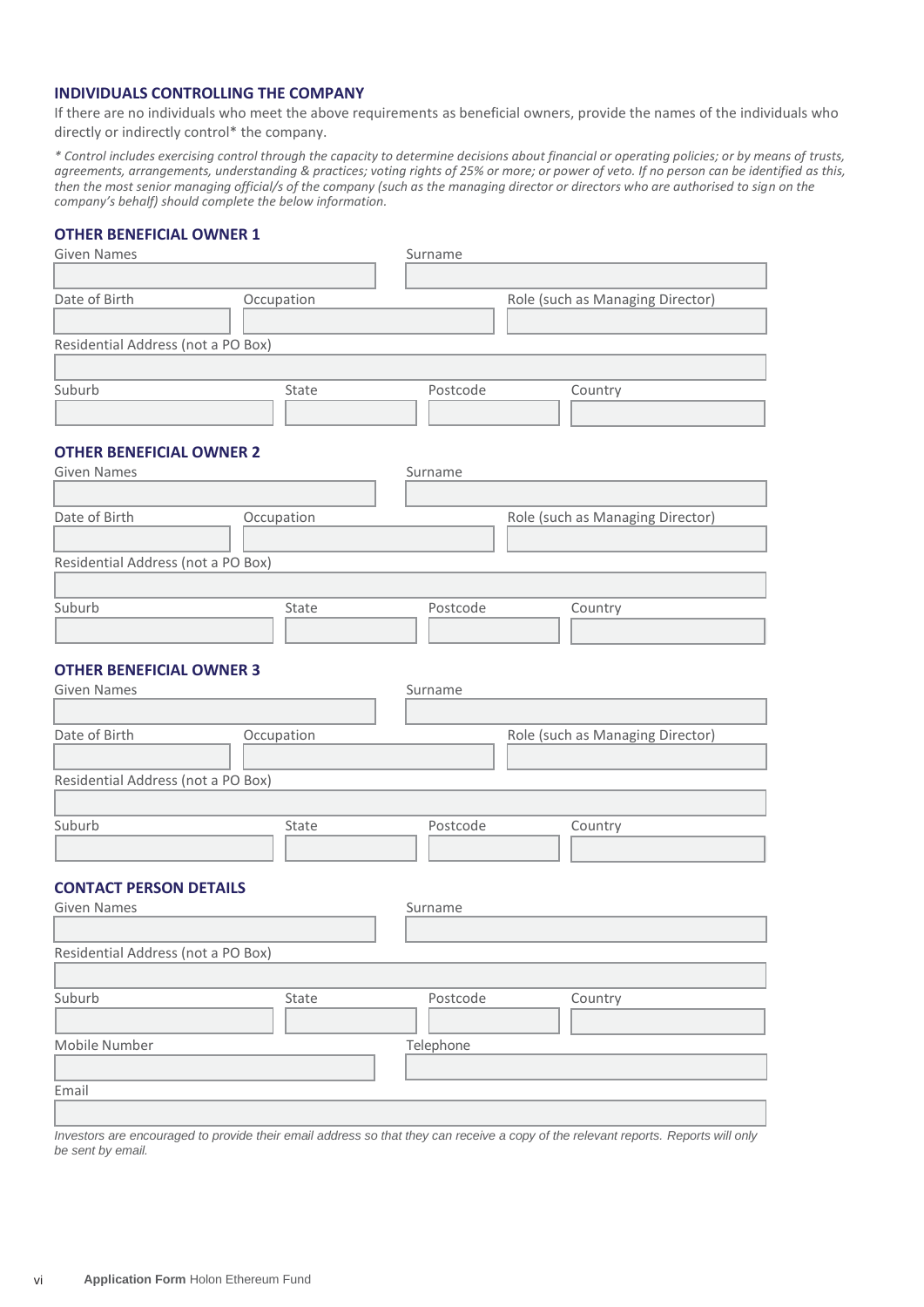## 3. TRUST/SUPERANNUATION FUND – DETAILS

| Complete this section if the Investor is investing for, or on behalf of, a Trust/Superannuation Fund.         |                                       |
|---------------------------------------------------------------------------------------------------------------|---------------------------------------|
| Full Name of Trust/Superannuation Fund                                                                        |                                       |
|                                                                                                               |                                       |
| Country of Establishment                                                                                      | Country of Residence for Tax Purposes |
|                                                                                                               |                                       |
| Tax File Number or Exemption Code                                                                             | Australian Business Number (if any)   |
|                                                                                                               |                                       |
| Full name of settlor(s) (being the person(s) who settles the initial sum or assets to the Trust – applies to  |                                       |
| Unregulated Trusts only.                                                                                      |                                       |
|                                                                                                               |                                       |
|                                                                                                               |                                       |
| <b>TYPE OF TRUST</b>                                                                                          |                                       |
| (Please tick ONE box from the following list to indicate the type of Trust and provide the information below) |                                       |

| Type A: $\Box$ Regulated Trust (e.g. if the entity is a self-managed superannuation fund please provide its ABN) |                                    |  |  |  |
|------------------------------------------------------------------------------------------------------------------|------------------------------------|--|--|--|
| Name of Regulator (e.g. ASIC, APRA, ATO)                                                                         | Registration/ABN/Licensing details |  |  |  |
|                                                                                                                  |                                    |  |  |  |
| <b>Type B:</b> $\Box$ Foreign Superannuation Fund                                                                |                                    |  |  |  |
| Name of Regulator                                                                                                | Registration/Licensing details     |  |  |  |
|                                                                                                                  |                                    |  |  |  |
| <b>Type C:</b> $\Box$ Unregulated Trust                                                                          |                                    |  |  |  |
| Trust Description (e.g. family, unit, charitable, discretionary)                                                 |                                    |  |  |  |
|                                                                                                                  |                                    |  |  |  |
| Describe class of beneficiaries below (e.g. unit holders, family members, charitable purposes)                   |                                    |  |  |  |
|                                                                                                                  |                                    |  |  |  |
| <b>BENEFICIARIES</b>                                                                                             |                                    |  |  |  |
| Provide the full names of all company and individual beneficiaries                                               |                                    |  |  |  |
| Beneficiary 1 - Full Name                                                                                        | Beneficiary 4 - Full Name          |  |  |  |
|                                                                                                                  |                                    |  |  |  |
| Beneficiary 2 - Full Name                                                                                        | Beneficiary 5 - Full Name          |  |  |  |
|                                                                                                                  |                                    |  |  |  |
| Beneficiary 3 - Full Name                                                                                        | Beneficiary 6 - Full Name          |  |  |  |
|                                                                                                                  |                                    |  |  |  |
|                                                                                                                  |                                    |  |  |  |

*If there are more than six beneficiaries, please provide their full names on a separate page and attach to this Application Form.*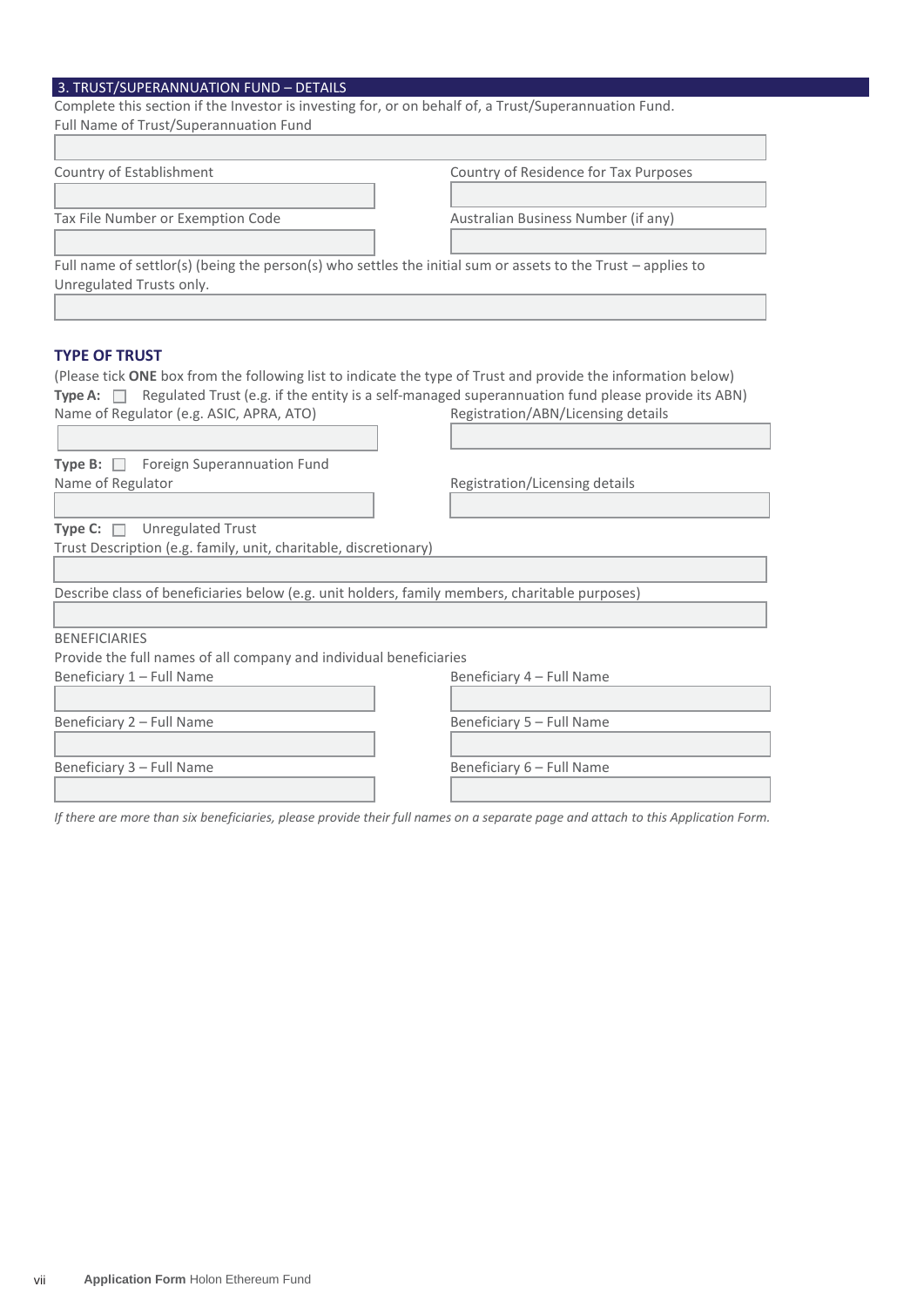## **INDIVIDUALS CONTROLLING THE TRUST**

Provide the names of the individuals that directly or indirectly control\* the Trust. (If already listed as beneficiaries, please list again).

*\*Control includes control by acting as Trustee; or by means of trusts, agreements, arrangements, understandings and practices; or exercising control through the capacity to direct the Trustee; or the ability to appoint or remove the Trustee.*

## **BENEFICIAL OWNER 1**

| <b>Given Names</b>                 |            | Surname  |                                  |
|------------------------------------|------------|----------|----------------------------------|
|                                    |            |          |                                  |
| Date of Birth                      | Occupation |          | Role (such as Managing Director) |
|                                    |            |          |                                  |
| Residential Address (not a PO Box) |            |          |                                  |
|                                    |            |          |                                  |
| Suburb                             | State      | Postcode | Country                          |
|                                    |            |          |                                  |
|                                    |            |          |                                  |
| <b>BENEFICIAL OWNER 2</b>          |            |          |                                  |
| <b>Given Names</b>                 |            | Surname  |                                  |
|                                    |            |          |                                  |
| Date of Birth                      | Occupation |          | Role (such as Managing Director) |
|                                    |            |          |                                  |
| Residential Address (not a PO Box) |            |          |                                  |
|                                    |            |          |                                  |
| Suburb                             | State      | Postcode | Country                          |
|                                    |            |          |                                  |
| <b>BENEFICIAL OWNER 3</b>          |            |          |                                  |
| <b>Given Names</b>                 |            | Surname  |                                  |
|                                    |            |          |                                  |
| Date of Birth                      | Occupation |          | Role (such as Managing Director) |
|                                    |            |          |                                  |
| Residential Address (not a PO Box) |            |          |                                  |
|                                    |            |          |                                  |
| Suburb                             | State      | Postcode | Country                          |
|                                    |            |          |                                  |
|                                    |            |          |                                  |
| <b>BENEFICIAL OWNER 4</b>          |            |          |                                  |
| <b>Given Names</b>                 |            | Surname  |                                  |
|                                    |            |          |                                  |
| Date of Birth                      | Occupation |          | Role (such as Managing Director) |
|                                    |            |          |                                  |
| Residential Address (not a PO Box) |            |          |                                  |
|                                    |            |          |                                  |
| Suburb                             | State      | Postcode | Country                          |
|                                    |            |          |                                  |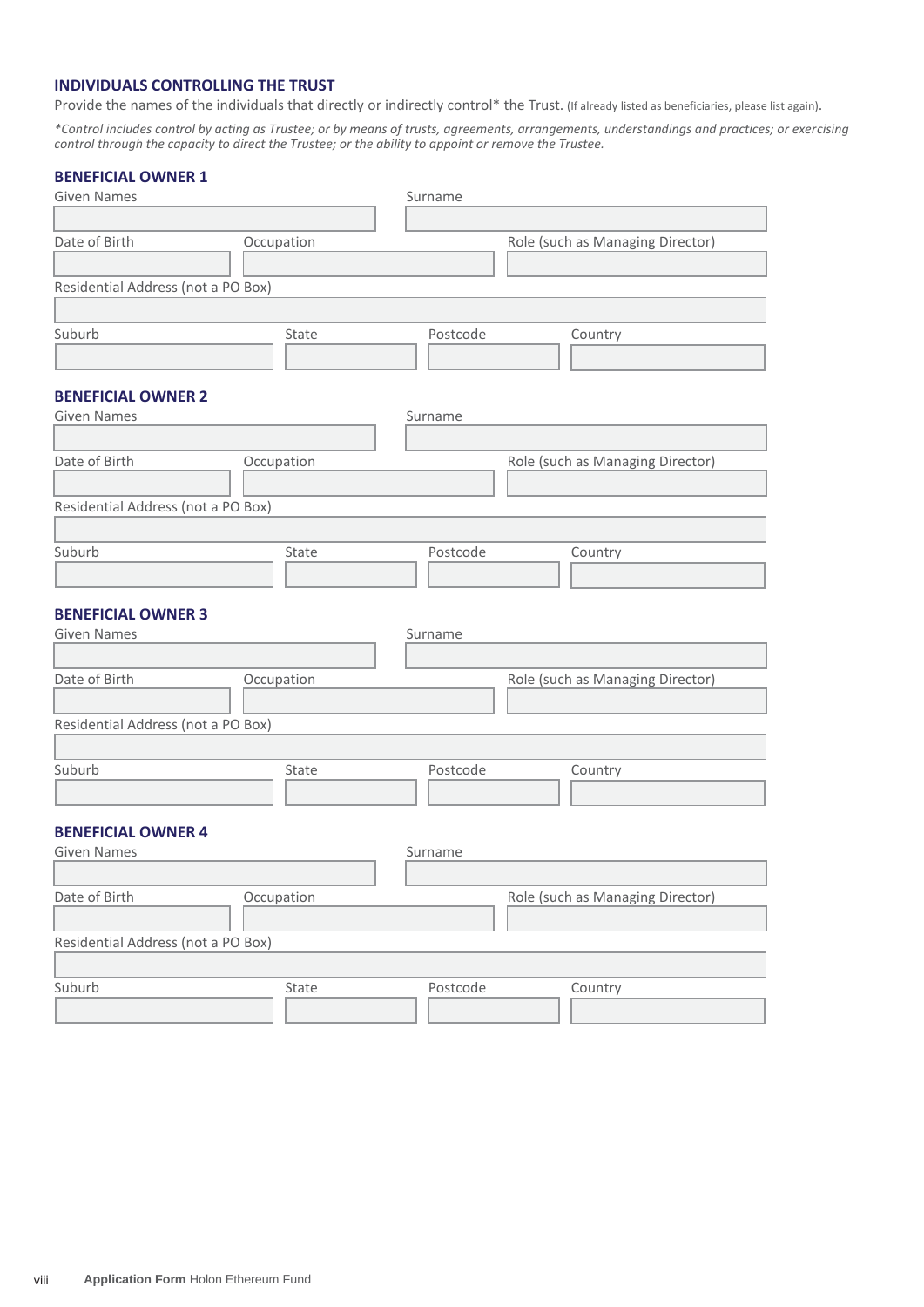## 4. INDIVIDUAL TRUSTEE – DETAILS

## **INDIVIDUAL TRUSTEE 1**

| Title                              |       | Date of Birth |         |
|------------------------------------|-------|---------------|---------|
|                                    |       |               |         |
| <b>Given Names</b>                 |       | Surname       |         |
|                                    |       |               |         |
| Occupation                         |       |               |         |
|                                    |       |               |         |
| Residential Address (not a PO Box) |       |               |         |
|                                    |       |               |         |
| Suburb                             | State | Postcode      | Country |
|                                    |       |               |         |
| Mobile Number                      |       | Telephone     |         |
|                                    |       |               |         |
| Email                              |       |               |         |
|                                    |       |               |         |

*Investors are encouraged to provide their email address so that they can receive a copy of the relevant reports. Reports will only be sent by email.*

## **INDIVIDUAL TRUSTEE 2**

| Title                              |       | Date of Birth |         |
|------------------------------------|-------|---------------|---------|
|                                    |       |               |         |
| <b>Given Names</b>                 |       | Surname       |         |
|                                    |       |               |         |
| Occupation                         |       |               |         |
|                                    |       |               |         |
| Residential Address (not a PO Box) |       |               |         |
|                                    |       |               |         |
| Suburb                             | State | Postcode      | Country |
|                                    |       |               |         |
| Mobile Number                      |       | Telephone     |         |
|                                    |       |               |         |
| Email                              |       |               |         |
|                                    |       |               |         |

*Investors are encouraged to provide their email address so that they can receive a copy of the relevant reports. Reports will only be sent by email.*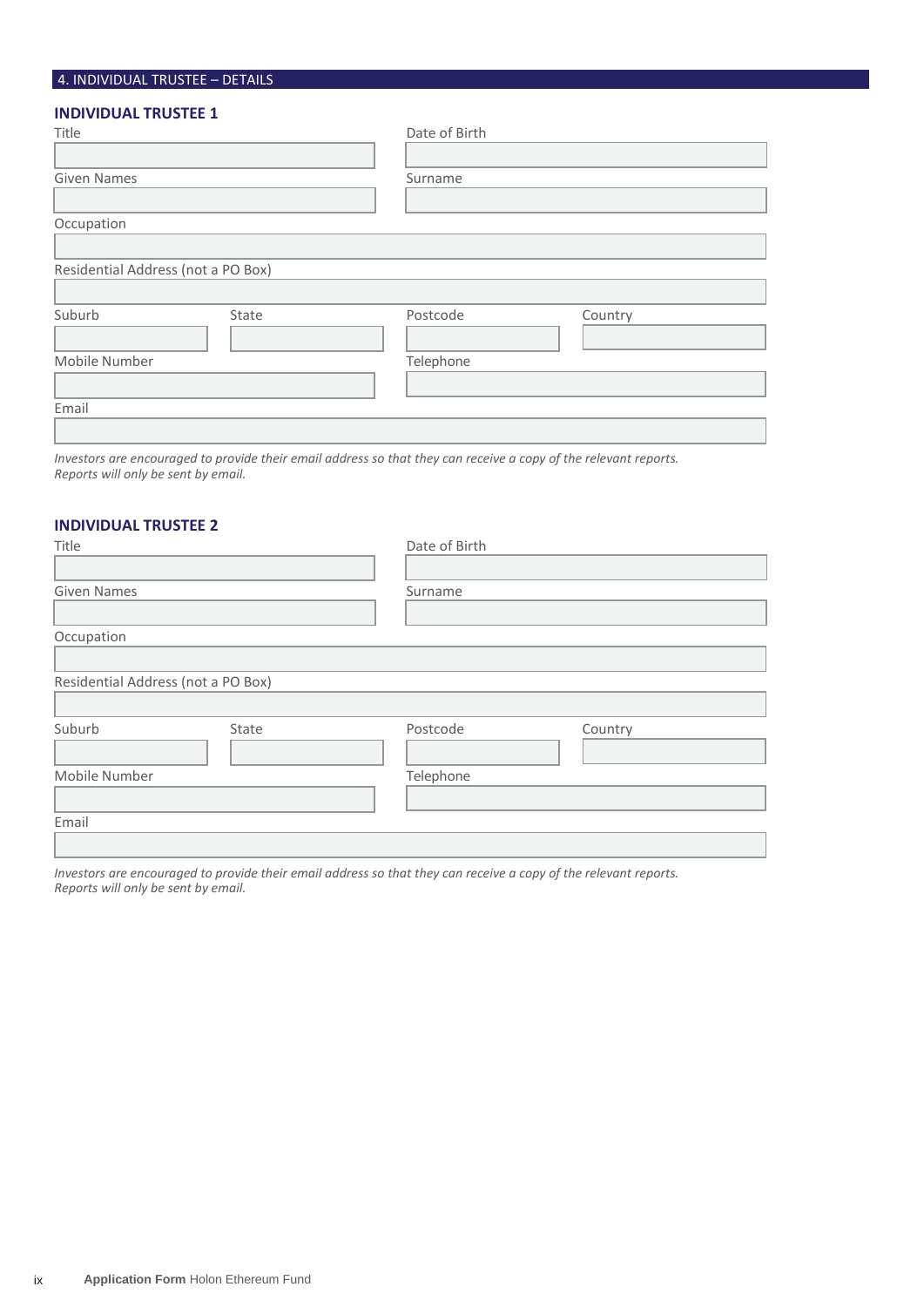| 5.1 INVESTMENT DETAILS                             |                                                            |                                                                                                                      |
|----------------------------------------------------|------------------------------------------------------------|----------------------------------------------------------------------------------------------------------------------|
| <b>Investment Amount</b>                           |                                                            |                                                                                                                      |
|                                                    | Investment \$                                              |                                                                                                                      |
|                                                    | Source of funds being invested (tick most relevant option) |                                                                                                                      |
|                                                    |                                                            | Retirement income $\Box$ Employment income $\Box$ Business activities $\Box$ Sale of assets<br>Inheritance/gift<br>ப |
| Financial investment                               |                                                            | $\Box$ Other $\Box$                                                                                                  |
|                                                    |                                                            | Please pay the investment by Electronic Funds Transfer to the following account:                                     |
| <b>Electronic Funds Transfer:</b>                  |                                                            |                                                                                                                      |
| Bank:                                              | <b>Westpac Banking Corporation</b>                         |                                                                                                                      |
| BSB:                                               | 032 135                                                    |                                                                                                                      |
| <b>Account Number:</b>                             | 753292                                                     |                                                                                                                      |
| <b>Account Name:</b>                               |                                                            | Holon Investments Australia Limited ABN 4564888164 ATF Holon Ethereum Fund                                           |
| <b>Distribution and Redemption Account Details</b> |                                                            |                                                                                                                      |
|                                                    |                                                            | This section must be completed for Fund distributions and redemptions                                                |
| Australian Bank/Institution                        |                                                            | <b>Branch</b>                                                                                                        |
|                                                    |                                                            |                                                                                                                      |
| <b>Account Name</b>                                |                                                            |                                                                                                                      |
|                                                    |                                                            |                                                                                                                      |
| <b>BSB</b>                                         |                                                            | <b>Account Number</b>                                                                                                |
|                                                    |                                                            |                                                                                                                      |

*The name of the Investor's nominated bank account must be the same as the Investor's name.*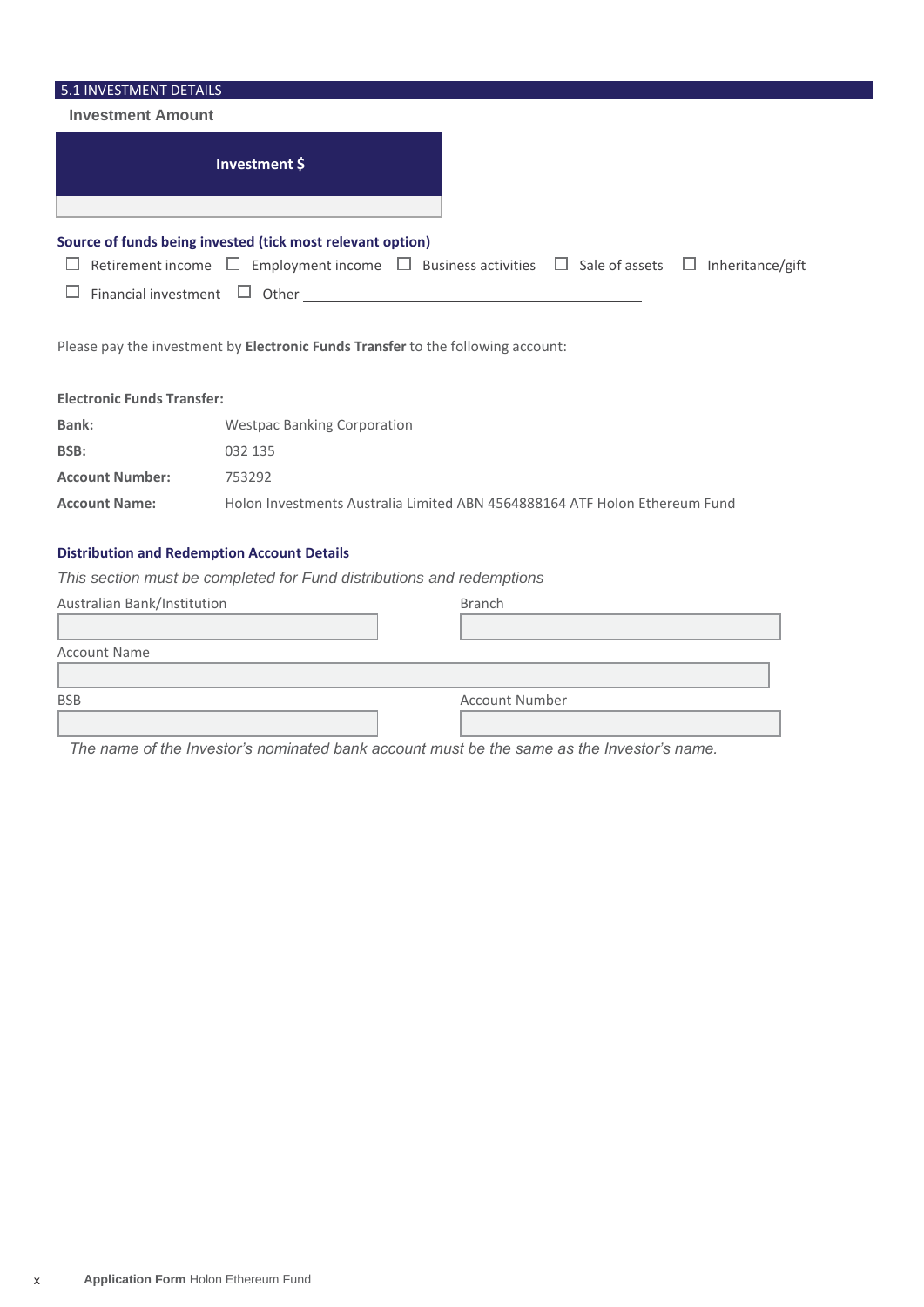#### 6. ADVISER OR AGENT

By completing this section, you nominate the named adviser as your financial adviser for the purposes of your investment in the Fund. You also consent to give your financial adviser / authorised representative / agent access to your account information unless you indicate otherwise by ticking the box below.

#### **6.1 ADVISER OR AGENT**

I am a financial adviser completing this application form as an authorised representative or an agent

| Name of Adviser                                                |       | AFSL Number (if financial adviser) |         |
|----------------------------------------------------------------|-------|------------------------------------|---------|
|                                                                |       |                                    |         |
| Dealer Group (if financial adviser)                            |       |                                    |         |
|                                                                |       |                                    |         |
| Name of Firm                                                   |       |                                    |         |
|                                                                |       |                                    |         |
| Postal Address                                                 |       |                                    |         |
|                                                                |       |                                    |         |
| Suburb                                                         | State | Postcode                           | Country |
|                                                                |       |                                    |         |
| Email Address of Advisory Firm (required if financial adviser) |       |                                    |         |
|                                                                |       |                                    |         |
| <b>Email Address of Adviser</b>                                |       |                                    |         |
|                                                                |       |                                    |         |
| <b>Business Telephone</b>                                      |       | Facsimile                          |         |
|                                                                |       |                                    |         |

## **6.2 DECLARATION (Note one must be ticked)**

 $\Box$  Financial Adviser Declaration

I/we hereby declare that I/we are the nominated financial adviser for the investor, further:

I/we hereby declare that I/we are not a US Person as defined in the PDS

I/we hereby declare that the investor is not a US Person as defined in the PDS

I/we have completed an appropriate customer identification procedure (CID) on this investor which meets the AML/CTF Act and elected to make them available on request by the Responsible Entity**.**

I/we have complied with all requirements of the Corporations Act and applicable laws for this investment by the investor.

Agent Declaration П

I I/we hereby declare that I/we are the nominated agent for the investor, further:

I/we hereby declare that I/we are not a US Person as defined in the PDS

I/we hereby declare that the investor is not a US Person as defined in the PDS

Adviser or Agent Name

Signature of Adviser or Agent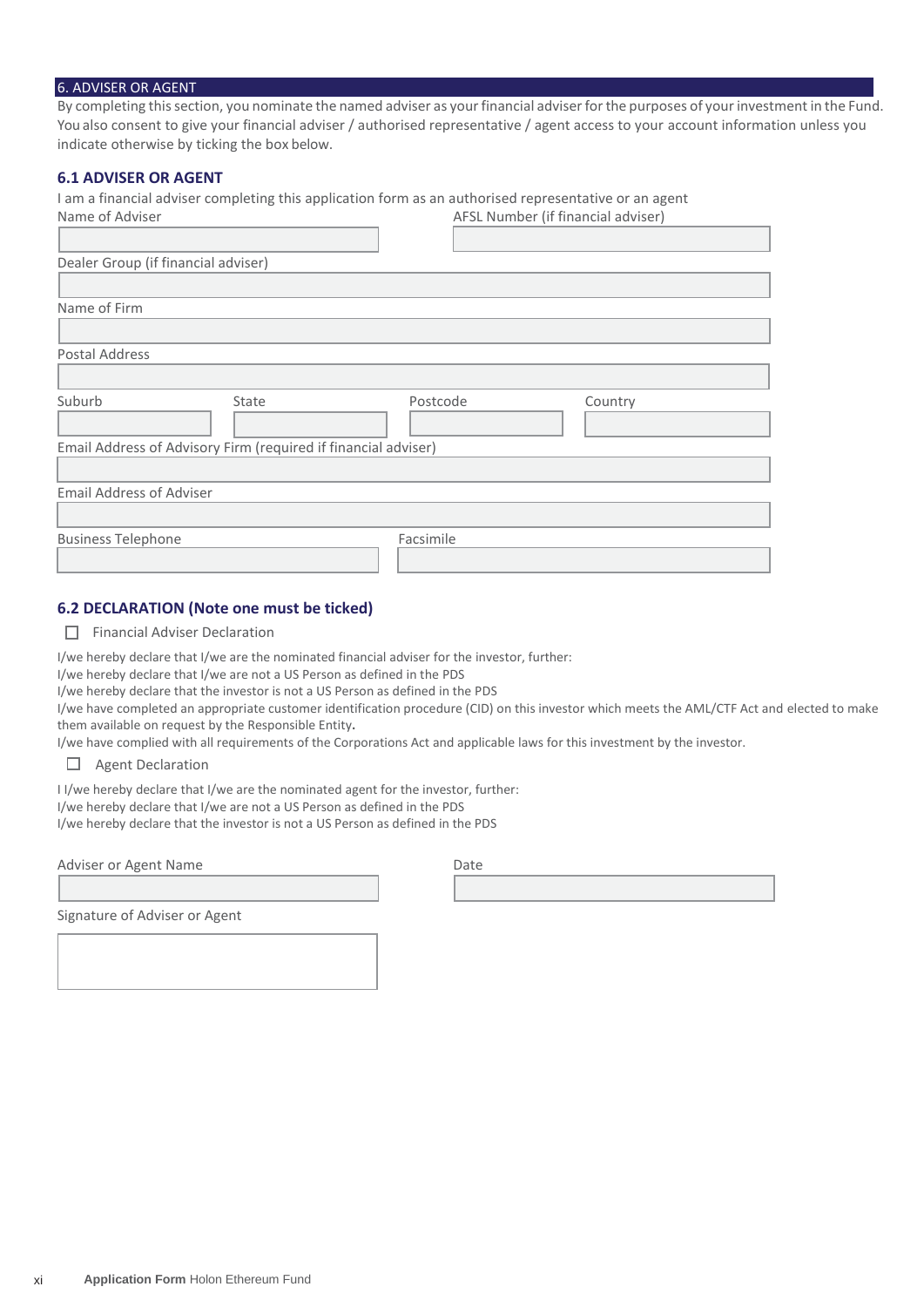## **6.3 ACCESS TO INFORMATION**

Unless you elect otherwise, your financial adviser or agent will have access to your account information and will receive copies of all statements and transaction confirmations.

- I/we **DO NOT** want our adviser or agent to have access to information about your investment.
- I/we **DO NOT** want copies of statements and transaction confirmations sent to our adviser or agent.

| Signature of investor 1 or company officer | Signature of investor 2 or company officer |
|--------------------------------------------|--------------------------------------------|
|                                            |                                            |

Full Name Full Name

Date **Date** Date **Date** Date **Date**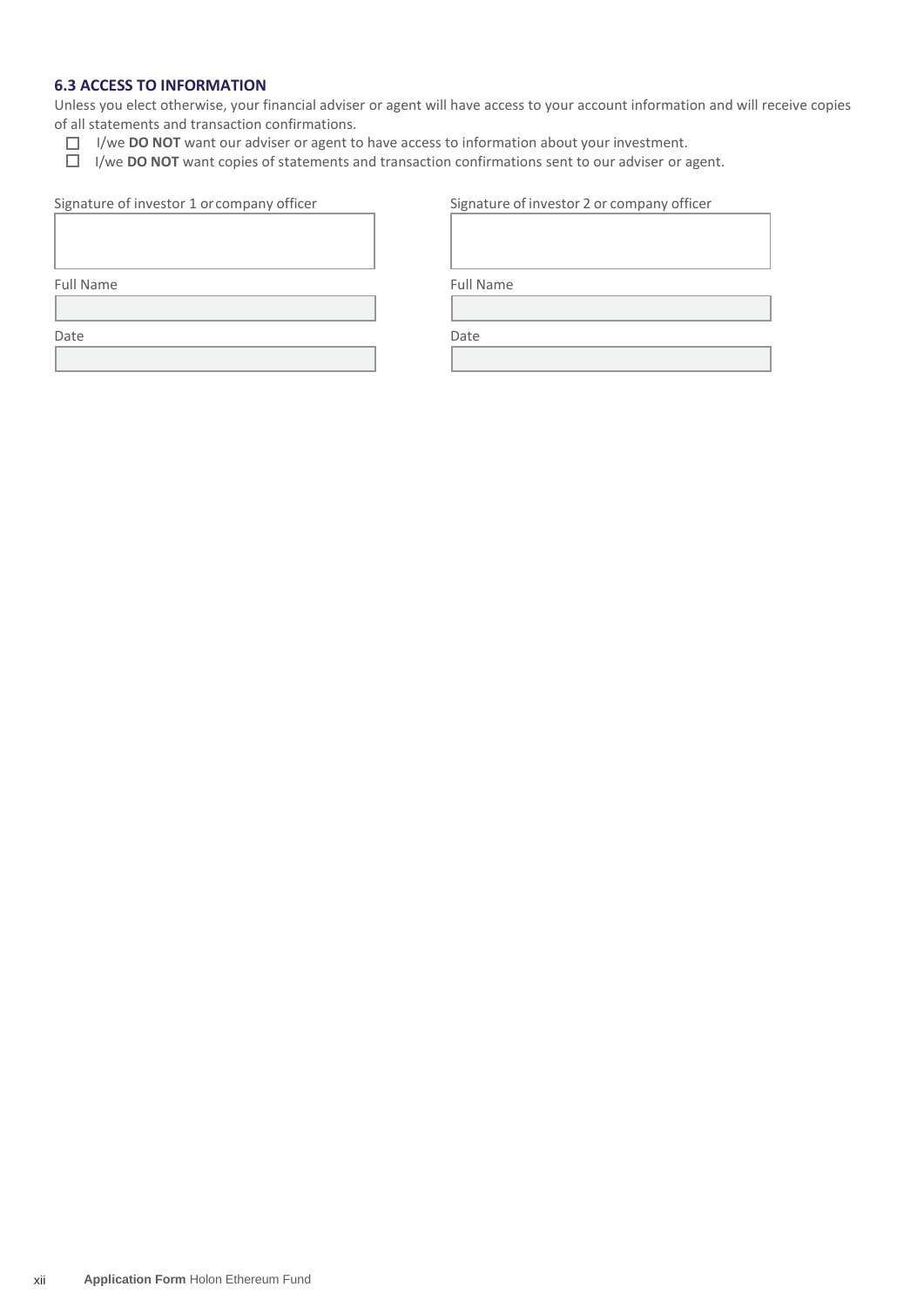#### 7. AML IDENTIFICATION DOCUMENTS

To comply with the AML requirements, we must collect certain information from prospective investors supported by certified copies of the identification documents for all investors as described below.

Please refer to page i for details of how to arrange certified copies. Please provide all documents in the proper format otherwise we may not be able to process an Application.

#### **Group A - Individual Investors**

Each individual investor, individual trustee, beneficial owner, or individual agent or authorised representative must provide one of the following:

An Australian driver's licence (or foreign equivalent) including your photo & signature; or

An Australian passport expired no more than 2 years previously or a current foreign passport including your photo and signature; or An identity card issued by a State or Territory Government that includes a photo; or

If you do not have one of the above documents, then ONE OF an Australian birth or citizenship certificate or DHS pension card PLUS one of either of the following showing the residential address and name of the investor: A notice issued by the ATO showing a debt payable by you no which is not more than 12 months old (please block out TFN) OR a utilities or local government notice for services to the address which is no more than 3 months old.

#### **Group B - Trusts (Retail Funds, Regulated or Government Superannuation Funds including SMSFs and Registered Charitable Trusts)**

Provide Group A verification documents for each individual Trustee or Group D or E verification documents for Corporate Trustees, and provide one of the following including the Trust's full name and type:

A copy of the company search from the relevant regulator's website e.g. APRA, ASIC or the ATO database; or

Copy or relevant extract of the legislation establishing the government superannuation fund sourced from a government website.

#### **Group C - Other Trusts (unregulated)**

Provide Group A verification documents for each Individual Trustee or Group D or E verification documents for the Corporate Trustee and Group A verification documents for each beneficial owner\* of the Trust. For the Trust, provide one of the following:

- Certified copy or certified extract of the Constitution/Constitution containing the signature page; or Annual report or audited financial statements; or
- A certified copy of a notice received by the ATO in the last 12 months; or
- A certified copy of a notice issued by the ATO within the previous 12 months.

*\*A beneficial owner of a trust is any individual who has a 25% or more interest in the trust or controls the trust. This includes the appointor (who can appoint or remove the trustees), the settlor of, and the beneficiaries with at least a 25% interest in, a trust.*

#### **Group D - Australian companies**

Provide Group A verification documents for each beneficial owner\* and for the Company provide one of the following including the Company's full name, type (private or public) and ACN:

A certificate of registration or incorporation issued by ASIC or the relevant foreign registration body (must show full name of company, name of registration body, company identification number and type of company – private or public); or

A full company search issued in the previous 3 months; or

A certificate of Company Registration; or

If the company is listed, or is a majority owner of a listed company, on the ASX, provide details of the exchange and the ticker code; or

A copy of information regarding the company's licence or other information held by the relevant regulatory body e.g. AFSL, RSE, ACL etc.

*\*A beneficial owner of a company is anyone (either directly or indirectly) who can exercise 25% or more of the voting rights, including a power of veto, or who holds the position of senior managing official or equivalent.*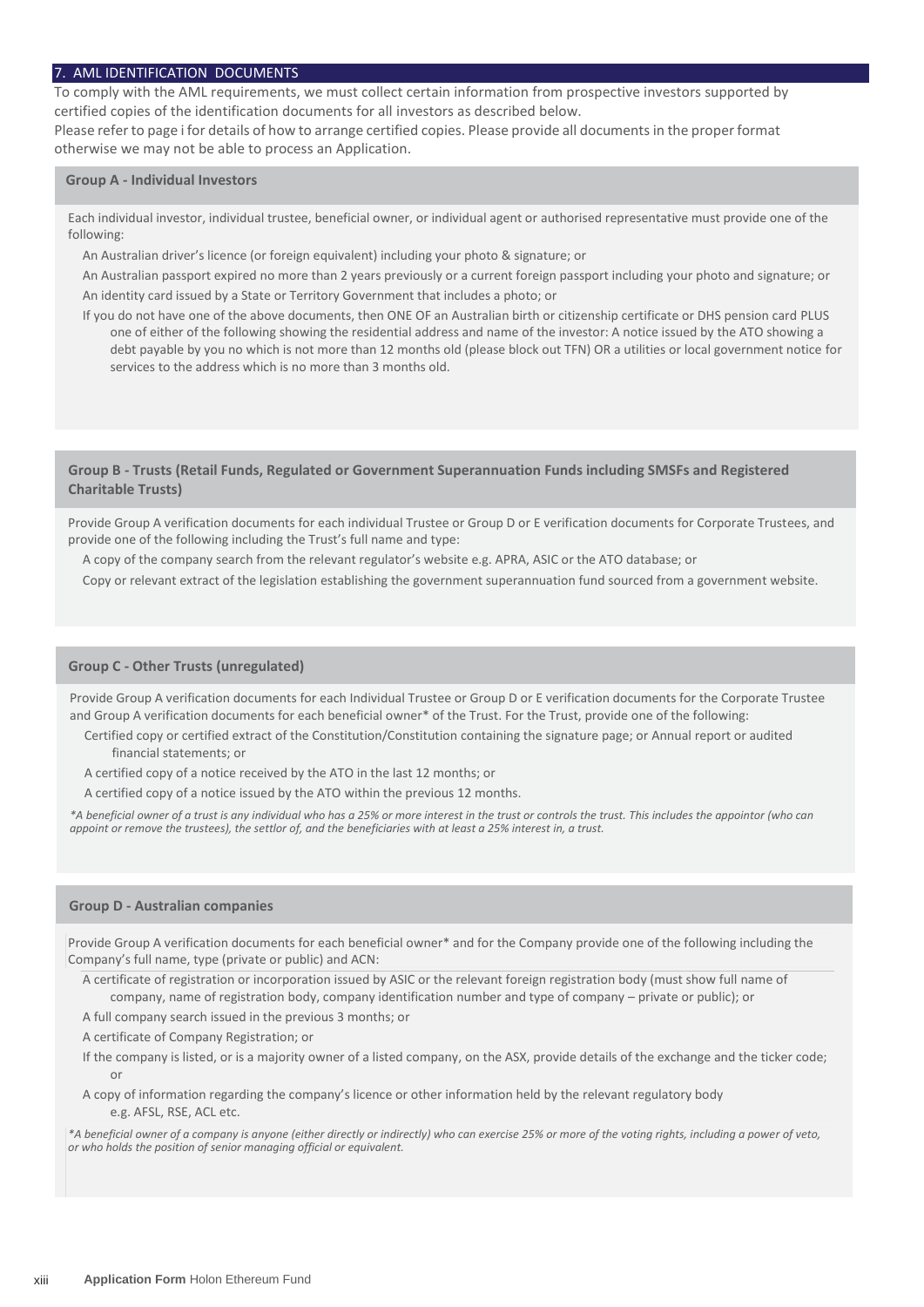#### **Group E - Foreign companies**

Provide Group A verification documents for each beneficial owner\* and for the Company provide one of the following including the Company's full name, type (private or public) and its ARBN or foreign regulator identification number:

A certified copy of the company's Certificate of Registration or incorporation issued by ASIC or the equivalent issued by the foreign jurisdiction's in which the company was incorporated, established or formed; or

A certified copy of the company's articles of association or constitution; or

A copy of a company search on the ASIC database or relevant foreign registration body.

\*A beneficial owner of a company is anyone (either directly or indirectly) who can exercise 25% or more of the voting rights, including a power of veto, or who *holds the position of senior managing official or equivalent.*

#### **Group F - Agents and representatives**

Each agent or authorised representative must provide one of the following\*:

- If you are an Individual Agent or Representative please provide the identification documents listed for individuals above; or
- If you are a Corporate Agent or Representative please provide the identification documents listed above for companies.

*\*Agents and authorised representatives must also provide a certified copy of their authority to act for the investor e.g. the POA, guardianship order etc.*

#### 8. AUTHORISED REPRESENTATIVE APPOINTMENT

Complete this section if an Investor wishes to appoint a person to act in a legal capacity as their authorised representative and to operate the investment in the Fund on their behalf. In general, an authorised representative can do everything an Investor can do with their investment, except appoint another authorised representative.

We may act on the sole instructions of the authorised representative until the Investor advises us in writing that the appointment of the authorised representative has been terminated. We may also terminate or vary an appointment of an authorised representative on giving an Investor 14 days' prior notice.

If an authorised representative is a partnership or a company, any one ofthe partners or any Director of the company is individually deemed to have the powers of the authorised representative.

#### **Authorised representative details**

| Given Names                            | Surname |
|----------------------------------------|---------|
|                                        |         |
| Signature of authorised representative | Date    |
|                                        |         |
|                                        |         |
|                                        |         |

#### 9. DECLARATION AND SIGNATURES

I/we declare and agree each of the following:

- 1. I/we have read the Product Disclosure Statement to which this application applies and have received and accepted the offer in it in Australia (and/or New Zealand for those offers made in New Zealand).
- 2. My/our application is true and correct.
- 3. I am/we are bound by any terms and conditions contained in this Product Disclosure Statement and the provisions of the Constitution of the Fund as amended from time to time.
- 4. I/We acknowledge that (if a natural person) I am/we are 18 years of age or over and I am/we are eligible to hold units in the Fund and that I/we have legal power to invest.
- 5. I/We have considered my/our personal circumstances and, where appropriate, obtained investment and/or taxation advice.
- 6. If this is a joint application, each of us agrees that our investment is as joint tenants. Each of us is able to operate
- 7. the account and bind the other to any transaction including investments or redemptions by any available method.
- 8. If investing as trustee on behalf of a super fund or trust I/we confirm that I am/we are acting in accordance with my/our designated powers and authority under the Constitution. In the case of a super fund, I/we also confirm that it is a complying fund under the Superannuation Industry (Supervision) Act 1993 (Cth).
- 9. I/we acknowledge that the Responsible Entity and the Unit Registry/Administrator (the "Entities") are required to obtain certain information to enable compliance with AML Requirements, FATCA and CRS requirements and other similar regulatory requirements introduced from time to time. The Applicant undertakes to provide this additional information or documentation as requested of it from time to time to ensure the compliance by the Entities with these requirements. The Entities may also be required to report this information to regulatory or law enforcement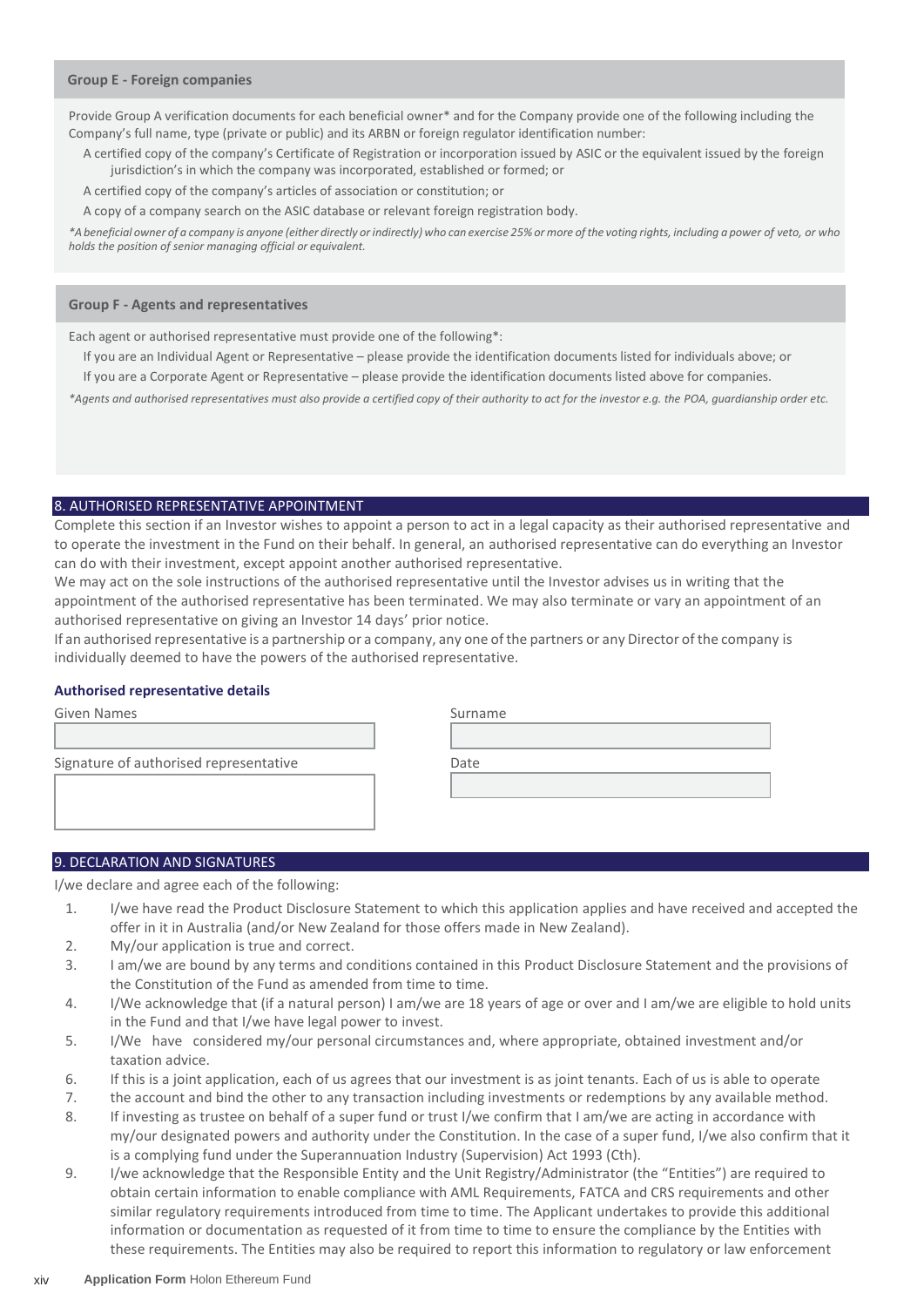agencies which may include personal information, including AUSTRAC and the Australian Taxation Office or regulatory entities overseas and I/we consent to that reporting of my personal information. Should the Applicant fail to provide any information or documentation requested of it, its application may be refused.

- 10. If I/we have appointed a financial adviser, agent or authorised representative, I/we release, discharge and indemnify Holon as the Responsible Entity of the Fund from any loss, expense, action or other liability which may be suffered by, brought against the investor or Holon for any action or omissions by the financial adviser, agent or authorised representative whether authorised by the Investor or not.
- 11. The investor acknowledges that none of Holon related entities, officers or employees or any related company or other external service provider guarantee the repayment of capital or the performance of the Fund or the payment of any or any particular rate of income from the Fund.
- 12. For New Zealand applicants: I/we have read the terms of the offer relating to New Zealand investors, including the New Zealand warning statement.

| Signature 1*                              | Signature 2*     |
|-------------------------------------------|------------------|
|                                           |                  |
| Full Name                                 | <b>Full Name</b> |
|                                           |                  |
| Date                                      | Date             |
|                                           |                  |
|                                           |                  |
| Tick capacity (mandatory for companies):  |                  |
| Sole Director and Company Secretary<br>L. | Director         |
| Director                                  | Secretary        |
| Secretary                                 |                  |

*\*Joint applicants must both sign.*

*\*For Individual Trustee Trust/Superannuation Funds each individual trustee must sign.*

*\*For Corporate Trustee Trust/Superannuation Funds two Directors, a Director and Secretary or Sole Director must sign.*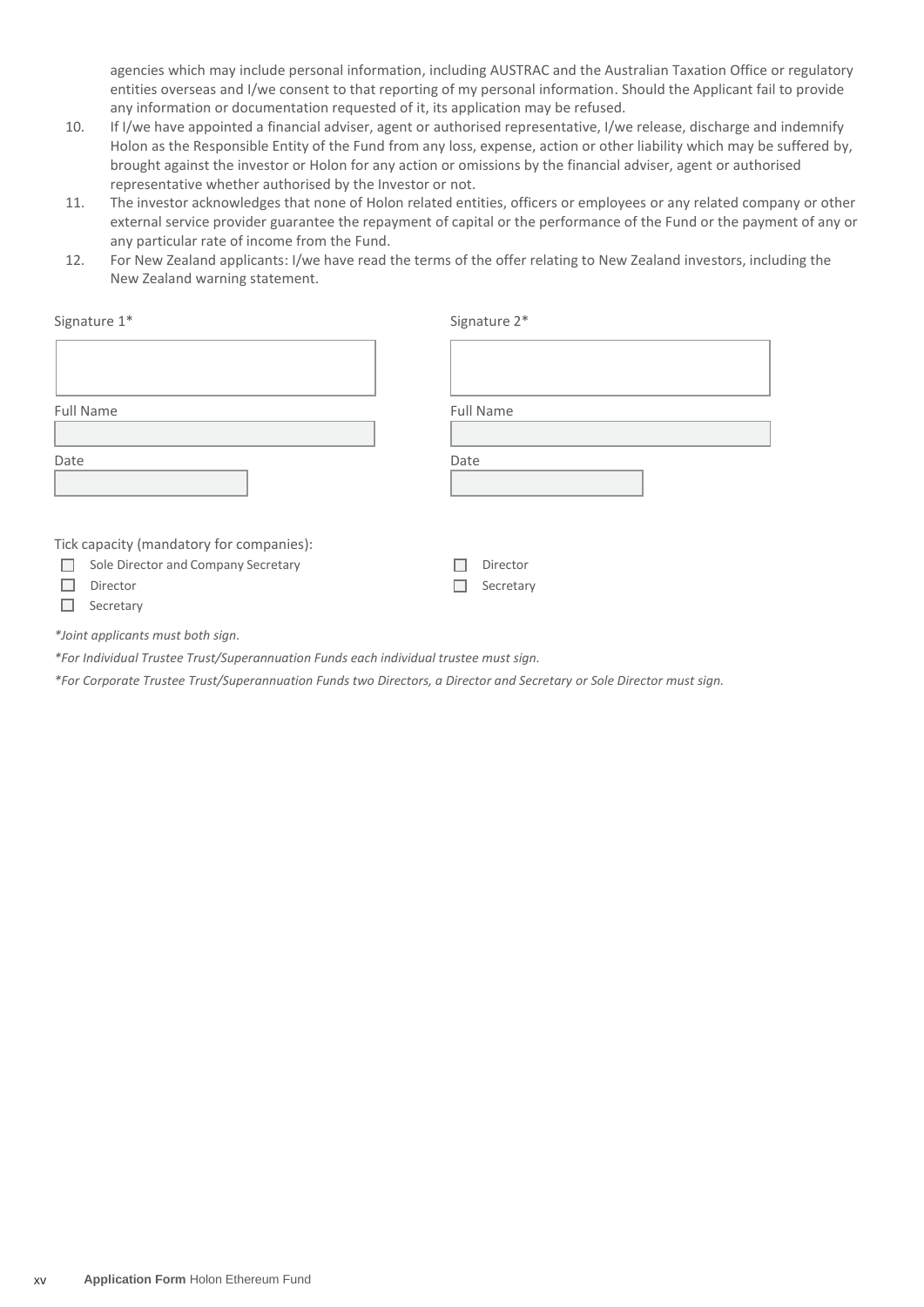## 10. TAX STATUS DECLARATION

#### Foreign Account Tax Compliance Act (FATCA) and Common Reporting Standard (CRS) – Self Certification

#### **Individuals should complete section 10.1.**

Entities including companies and corporate trustees of SMSF should complete section 10.2

#### **10.1 INDIVIDUALS - TAX STATUS DECLARATION FORM**

#### **Guide to completing this section**

This section is designed to collect the tax status of an individual where the individual has been identified as a potential taxpayer of a country other than Australia.

Complete one form for each individual. Complete all applicable sections of this form in BLOCKLETTERS.

Tax information must be collected from the individual.

PLEASE NOTE: The individual may be treated as being a non-Australian taxpayer if the requested information is not provided.

#### **10.1.1 Tax Information**

Tax Residency rules differ by country. Whether an individual is tax resident of a particular country is often (but not always) based on the amount of time a person spends in a country, the location of a person's residence or place of work. For the US, tax residency can be as a result of citizenship or residency.

Please answer *both* tax residency questions:

Is the individual a tax resident of Australia?  $\Box$  Yes

Is the individual a tax resident of another Country?  $\Box$  Yes  $\Box$  No

#### **If the individual is a tax resident of a country other than Australia, please provide their tax identification number (TIN) or equivalent below. If they are a tax resident of more than one other country, please list all relevant countries below.**

A TIN is the number assigned by each country for the purposes of administering tax laws. This is the equivalent of a Tax File Number in Australia or a Social Security Number in the US. If a TIN is not provided, please list one of the three reasons specified (A, B or C) for not providing a TIN.

| 1. | Country | TIN | If no TIN, list reason A, B or C |
|----|---------|-----|----------------------------------|
|    |         |     |                                  |
| 2. | Country | TIN | If no TIN, list reason A, B or C |
|    |         |     |                                  |
| 3. | Country | TIN | If no TIN, list reason A, B or C |
|    |         |     |                                  |

If there are more countries, provide details on a separate sheet and tick this box  $\Box$ 

- **Reason A** The country of tax residency does not issue TINs to tax residents
- **Reason B** The individual has not been issued with a TIN

**Reason C** The country of tax residency does not require the TIN to be disclosed

#### **10.1.2 Declaration**

By completing and signing this declaration:

I certify that the information I have provided is true and correct; and

I undertake to provide a suitably updated Tax Status Declaration within 30 days of any change in circumstances which causes the information contained herein to become incorrect.

**Individual Declaration** (The person named in this form)

## Signature Date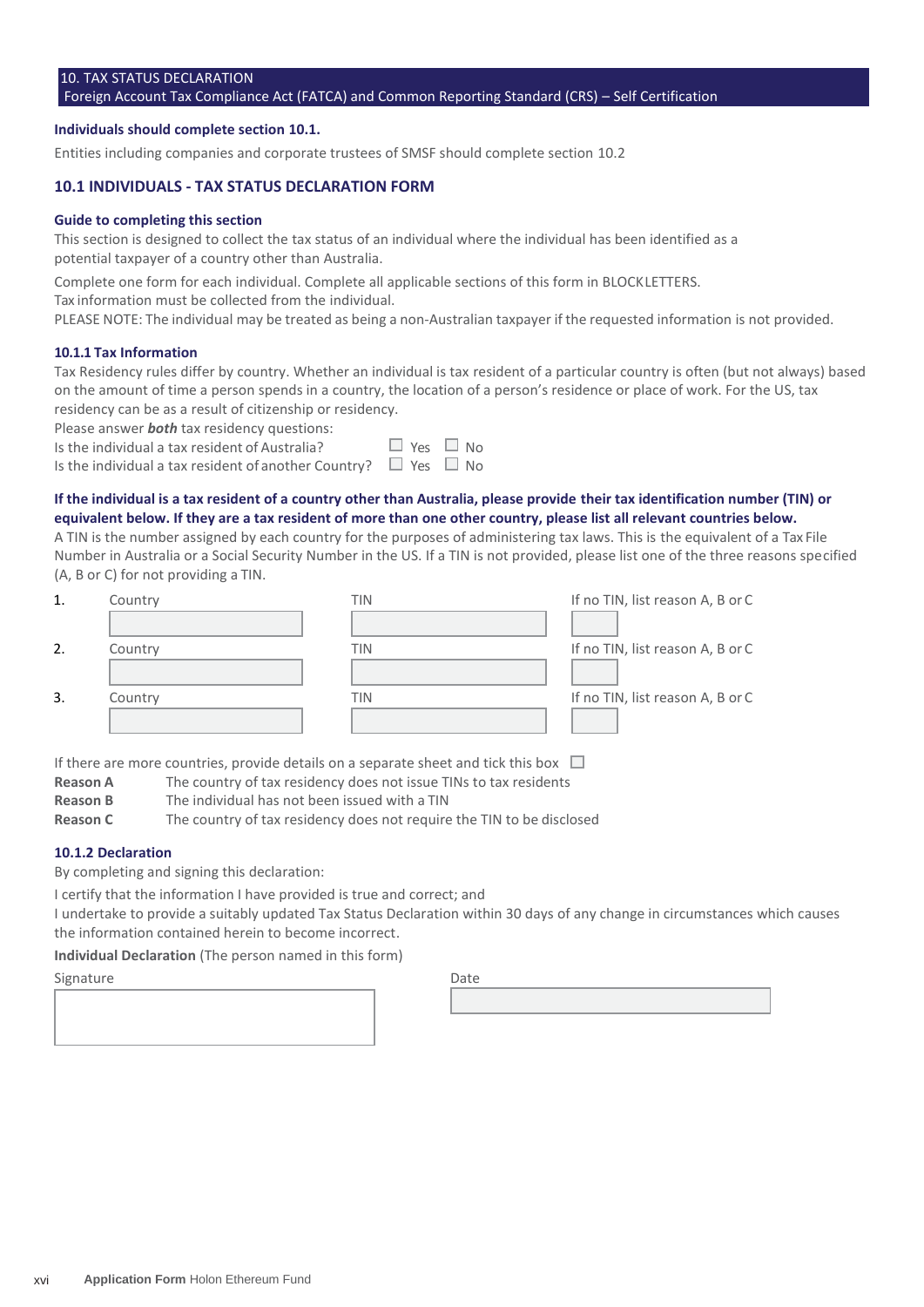## **10.2 ENTITIES - FOREIGN TAX STATUS DECLARATION FORM**

#### **Guide to completing this section**

This section is required for any entity that is required to confirm:

Its FATCA status,

Its CRS status, or

Whether it or any of its controlling persons are foreign tax residents,

Complete one form for each entity. Complete all applicable sections of this form in BLOCK LETTERS.

An entity can be a company, trust, partnership, association, registered co-operative or governmentbody.

Tax information must be collected from an authorised representative of the entity

Tick one of the Tax Status boxes below (if the entity is a Financial Institution, please provide all the requested information below)

## **10.2.1 Tax Information**

 $\Box$  A Financial Institution (A custodial or depository institution, an investment entity or a specified insurance company for FATCA / CRS purposes)

Provide the entity's Global Intermediary Identification Number (GIIN), if applicable

If the entity is a Financial Institution but does not have a GIIN, provide its FATCA status (select ONE of the following statuses)  $\Box$  Deemed Compliant Financial Institution Excepted Financial Institution

 $\Box$  Exempt Beneficial Owner

 $\Box$  Non Reporting IGA Financial Institution

(If the Entity is a Trustee-Documented Trust, provide the Trustee's GIIN)

 $\Box$  Non-participating Financial Institution

 $\Box$  US Financial Institution

 $\Box$  Other (describe the FATCA status in the box provided)

## **PLEASE ANSWER THE QUESTIONS BELOW FOR ALL FINANCIAL INSTITUTIONS**

Is the Financial Institution an Investment Entity located in a Non-Participating CRS Jurisdiction and managed by another Financial Institution?

 $\Box$  Yes  $\Box$  No

If Yes, proceed to section 10.2.2 (Foreign Controlling Persons). If No, Please go to section 10.2.3 to complete the form.

CRS Participating Jurisdictions are on the OECD website at<http://www.oecd.org/tax/automatic-exchange/crs-> implementationand-assistance/CRS-by-jurisdiction.

Types of organisations:

## **A Public Listed Company, Majority Owned Subsidiary of a Public Listed Company, Governmental Entity, International Organisation, Central Bank, an Australian Registered Charity or Deceased Estate**

If the entity type is listed above, please proceed to section 10.2.4 to complete the form.

 **A Foreign Charity or an Active Non-Financial Entity (NFE)** (Active NFEs include entities where, during the previous reporting period, less than 50% of their gross income was passive income (e.g. dividends, interests and royalties) and less than 50% of assets held produced passive income. For other types of Active NFEs, refer to Section VIII in the Annexure of the OECD 'Standard for Automatic Exchange of Financial Account Information' at www.oecd.org.)

If the entity is a Foreign Charity or an Active NFE, please proceed to section 10.2.3 (Country of Tax Residency).

 **Other** (Entities that are not previously listed – Passive Non-Financial Entities) Please proceed to section 10.2.2 (Foreign Controlling Persons).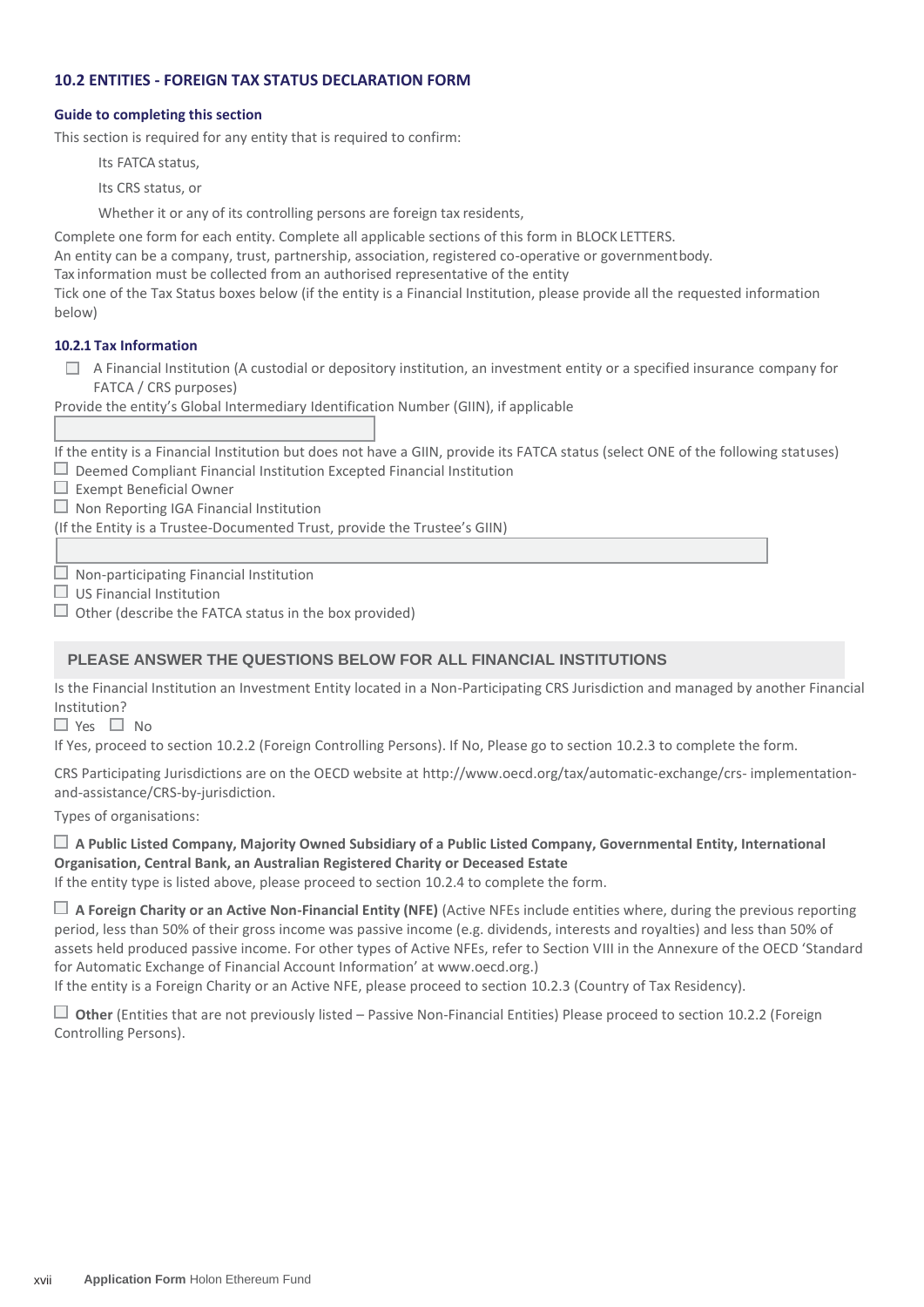#### **10.2.2 Foreign Controlling Persons (Individuals)**

Does the entity have any Controlling Persons\* who are tax residents of countries other than Australia?  $\Box$  Yes  $\Box$  No

*\*A Controlling Person is any individual who directly or indirectly exercises control over the entity. For a company, this includes any beneficial owners controlling more than 25% of the shares in the company. For a Trust, this includes Trustees, Settlors or Beneficiaries. For a partnership this includes any partners.*

Tax Residency rules differ by country. Whether an individual is tax resident of a particular country is often (but not always) based on the *amount of time a person spends in a country, the location of a person's residence or place of work. For the US, tax residency can be as a result of citizenship or residency.*

If Yes, please provide the details of these individuals below and complete a separate Individual Identification Form for each Controlling Person (unless already provided as Beneficial Owner).

| <b>Full Name</b> | Role (such as Director or Senior Managing Official |
|------------------|----------------------------------------------------|
|                  |                                                    |
|                  |                                                    |
|                  |                                                    |
|                  |                                                    |
|                  |                                                    |

If there are more Controlling Persons, provide details on a separate sheet and tick this box.  $\Box$ Proceed to section 10.2.3.

#### **10.2.3 Country of Tax Residency**

| Is the entity a tax resident of a country other than Australia?                                                                 | $\Box$ Yes | $\Box$ No |  |
|---------------------------------------------------------------------------------------------------------------------------------|------------|-----------|--|
| If Yes, please provide the entities' country of tax residence and tax identification number (TIN) or equivalent below. If       |            |           |  |
| the entity is a tax resident of more than one other country, please list all relevant countries below. If No, please proceed to |            |           |  |
| section 10.2.4 to complete the form.                                                                                            |            |           |  |

*A TIN is the number assigned by each country for the purposes of administering tax laws. This is the equivalent of a Tax File Number in Australia or an Employer Identification Number in the US. If a TIN is not provided, please list one of the three reasons specified (A, B or C) for not providing a TIN.*

|     | Country | ΓIΝ | If no TIN, list reason A, B or C |
|-----|---------|-----|----------------------------------|
|     |         |     |                                  |
| 2   | Country | TIN | If no TIN, list reason A, B or C |
|     |         |     |                                  |
| -3. | Country | ΓIΝ | If no TIN, list reason A, B or C |
|     |         |     |                                  |

If there are more countries, provide details on a separate sheet and tick this box  $\square$ 

- **Reason A** The country of tax residency does not issue TINs to tax residents
- **Reason B** The entity has not been issued with a TIN
- **Reason C** The country of tax residency does not require the TIN to be disclosed

#### **10.2.4 Declaration**

By completing and signing this declaration:

I certify that the information I have provided is true and correct; and

I undertake to provide a suitably updated Tax Status Declaration within 30 days of any change in circumstances which causes the information contained herein to become incorrect.

**Entity Declaration** (To be completed by an authorised representative of the entity, such as a Director or Trustee)

| Given Names                               | Surname |
|-------------------------------------------|---------|
|                                           |         |
| Capacity (Company Director, Trustee, etc) | Date    |
| Signature                                 |         |
|                                           |         |